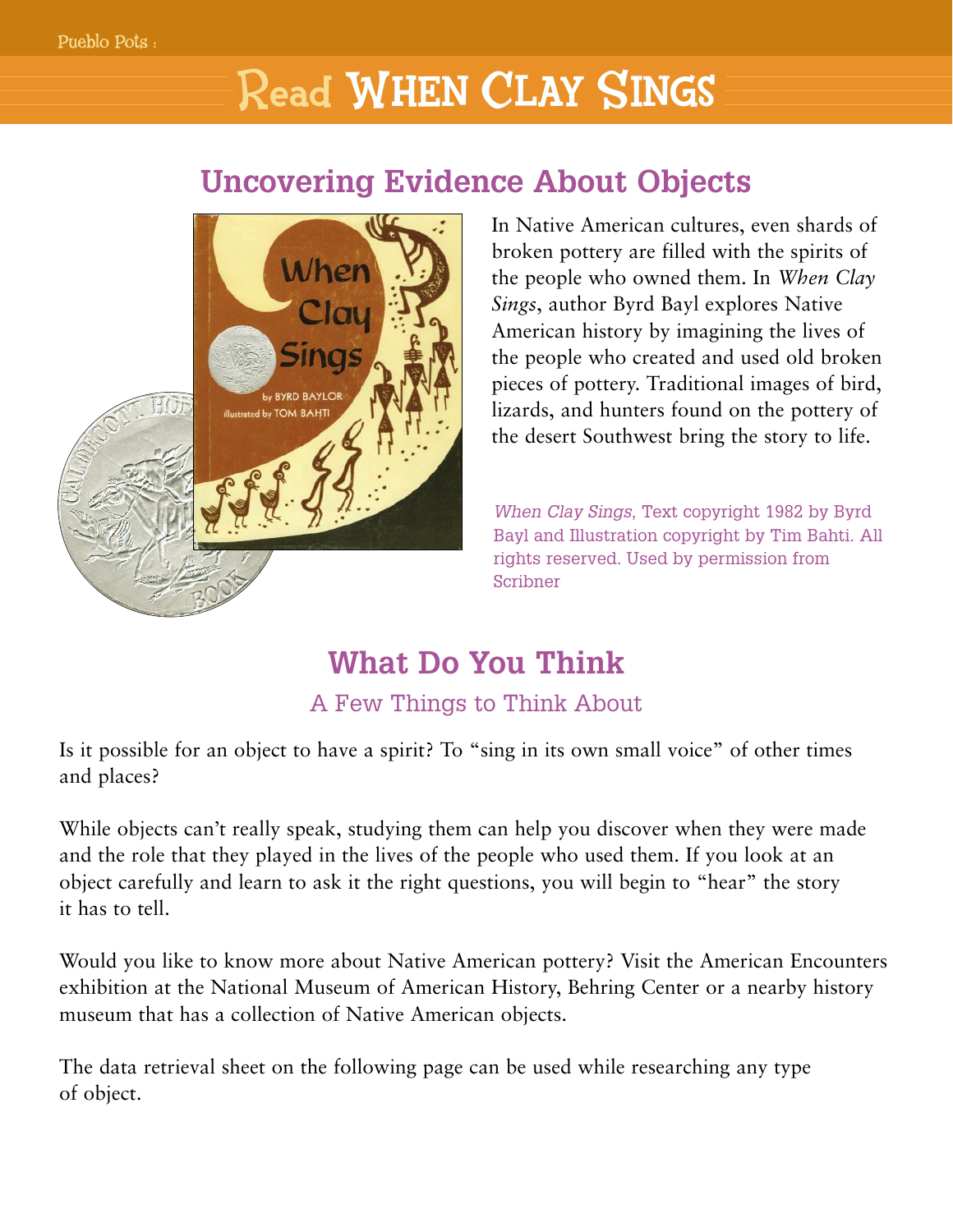#### **Uncovering the Evidence**

Like detectives or reporters, historians uncover stories of the past by asking who, what, when, why, where, and how. You can do the same thing when visiting a museum or any time that you would like to know more about an object or event.

As you begin your investigation, remember that knowing the name of something doesn't always mean that you understand its importance. If you keep this in mind, you will find that objects have a bigger story to tell than you could ever have imagined.

#### **Ask Yourself:**

What is this object?

What was it used for? How did it work?

How old is it? How can you tell?

How was it made? Was it made by hand or by machine? What is it made of?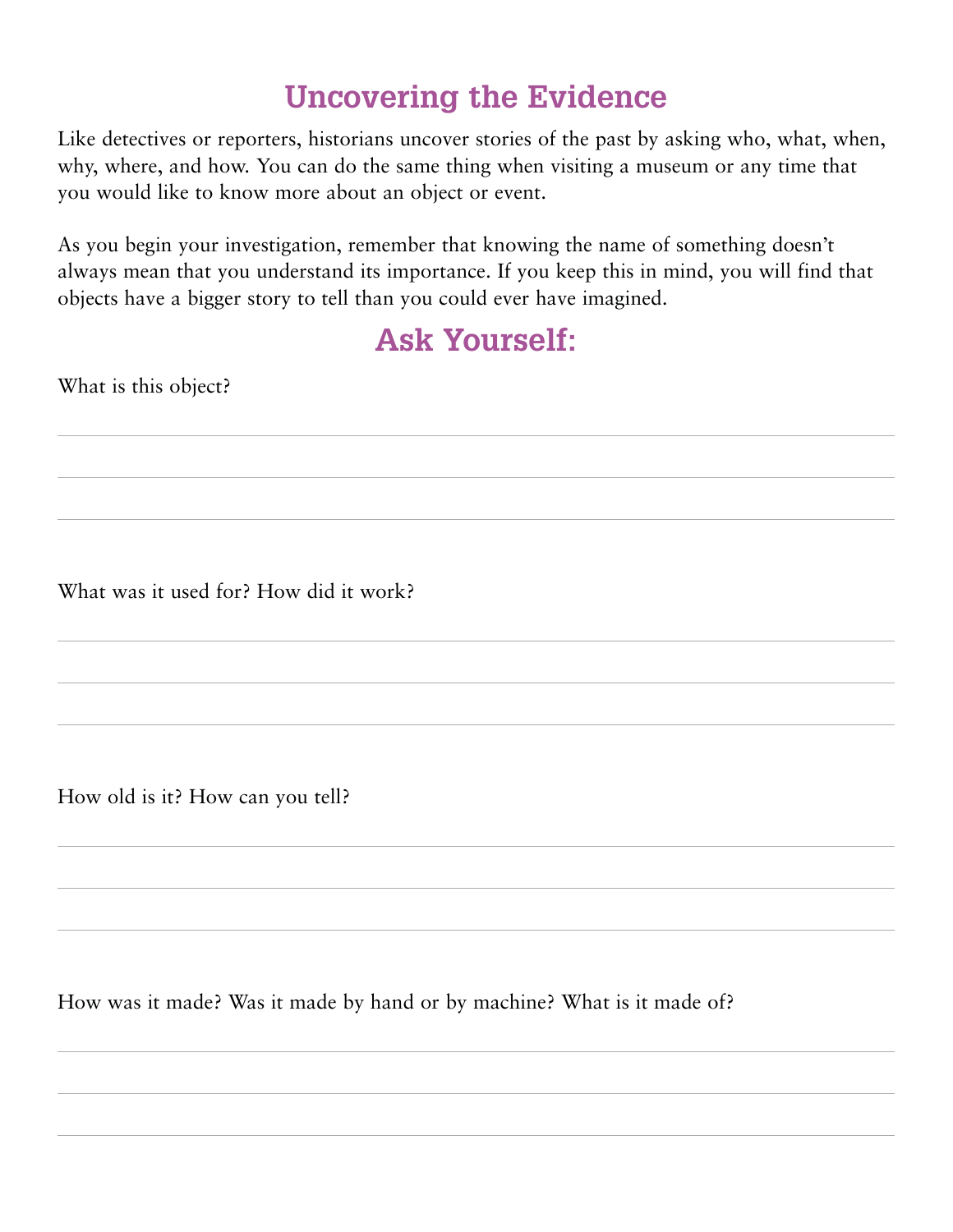#### **Ask Yourself:**

Who made it? How can you tell?

Where was it made? How can you tell?

Is it something that was used every day or only on special occasions?

What role did it play in the life of the person who made it?

What role did it play in the life of the person who used it?